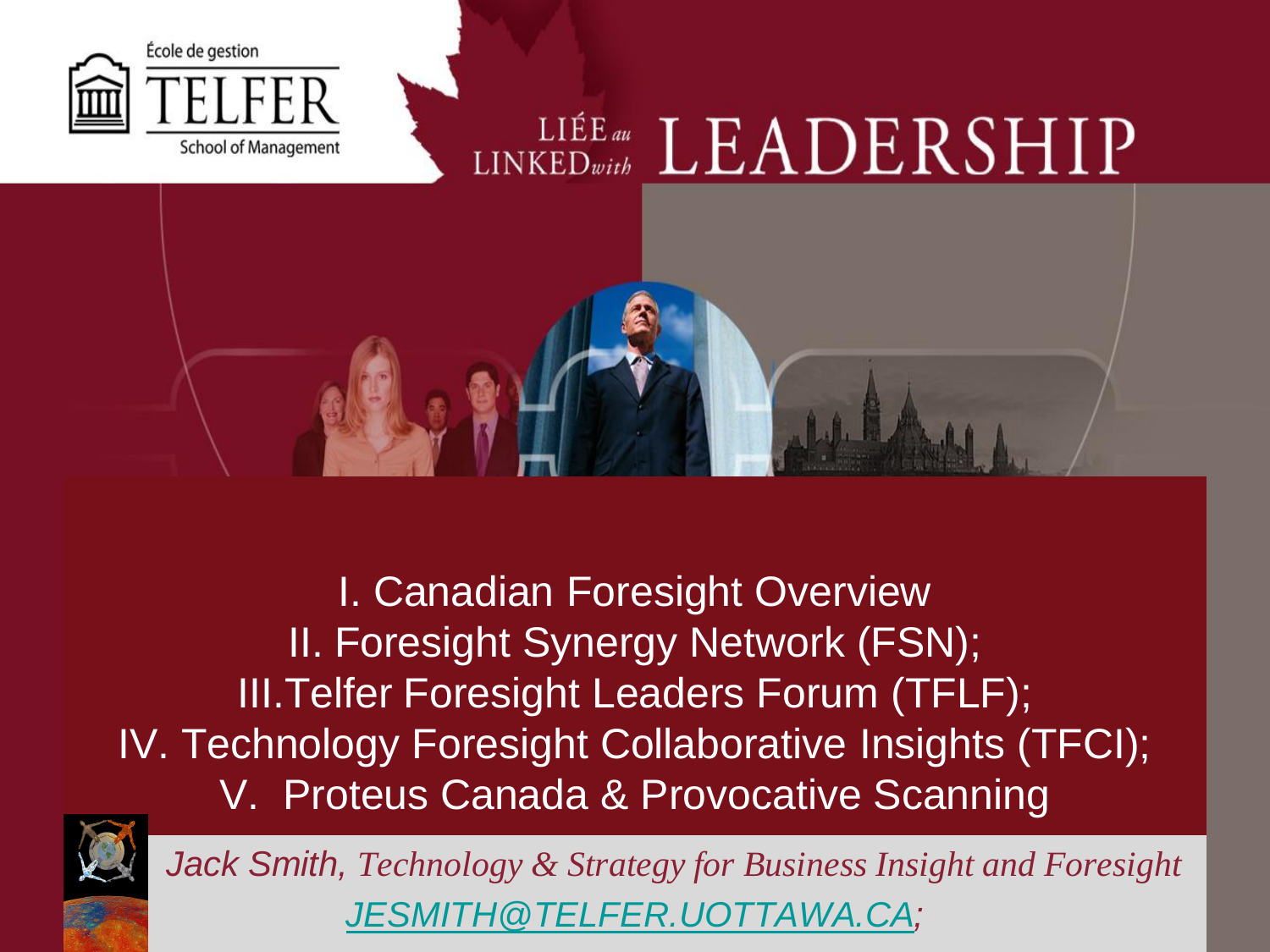

## *Canadian Foresight Projects Overview*

### **Policy Research Initiative** - Secretariat-

• Canada @ 2017; DM Committees Scenarios on Mid Term Policy Environment'; Clear Space Collaborative Networks Tool;

### **Agriculture & Agrifood Canada**

• Bioeconomy 2030; Climate Change Impacts; New Delivery Models; Agriculture Policy Framework

#### **Health Canada & Ministry of Health Ontario**

• Preparation for next Health Accord; Scenarios for Health 2030; ICT and New Technologies for Health Care 2030



- **Alberta Innovation: Nanotechnology Applications Horizons**
- **Public Health Agency of Canada: H1N1 Scenarios for Pandemic Threat**

### **Canadian Food Inspection Agency: Fore-Can ; Foresight for Canadian Food Security**

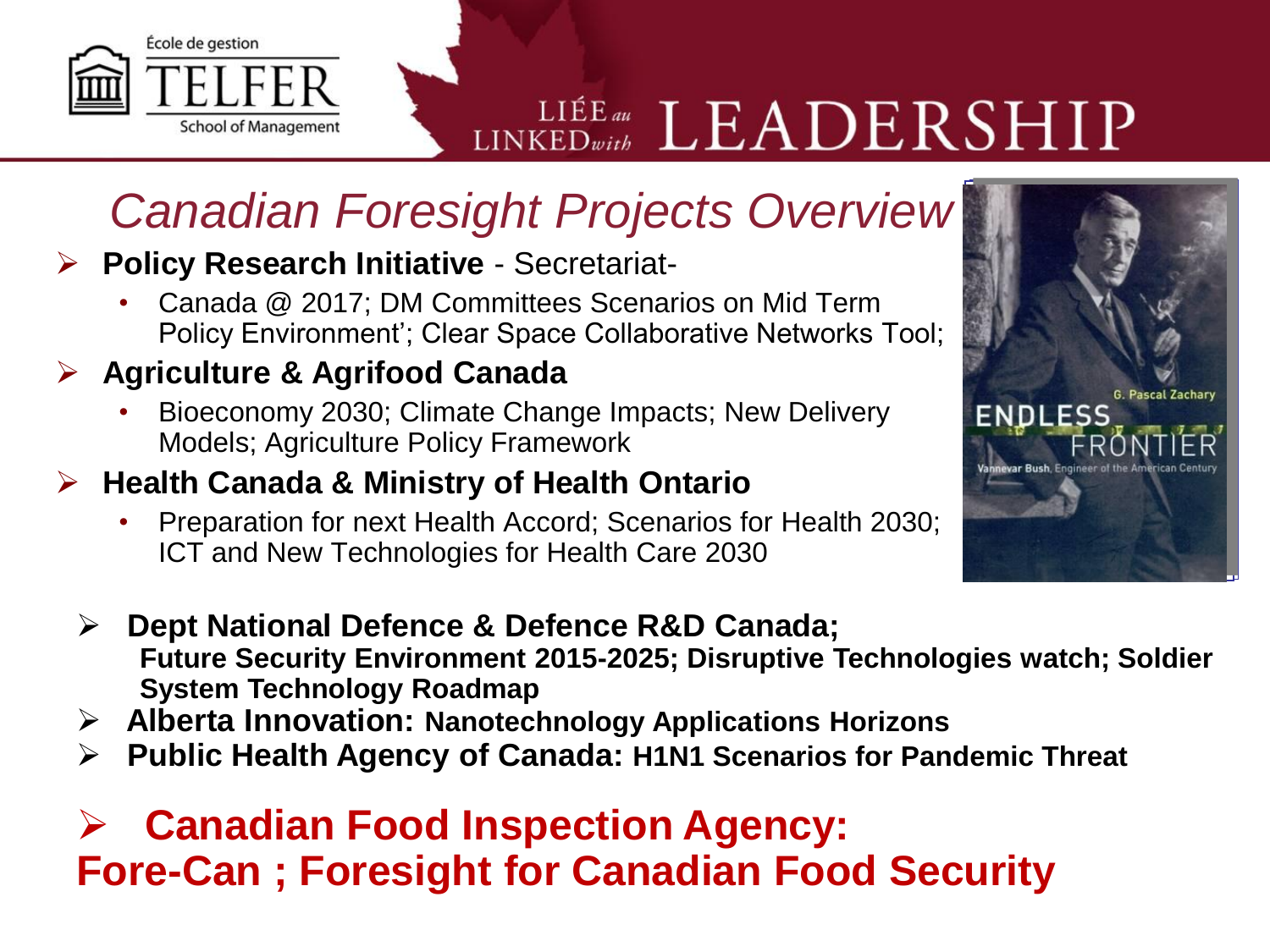

# *Foresight Networks in Canada*

- Foresight Canada
- Millennium Project Canada Node
- **Foresight Synergy Network;**
- Quebec S&T Council
- Canada @ 2017- PRI
- Canadian Institute For Advanced Research (CI-FAR)
- **CANARIE**
- Alberta Innovation





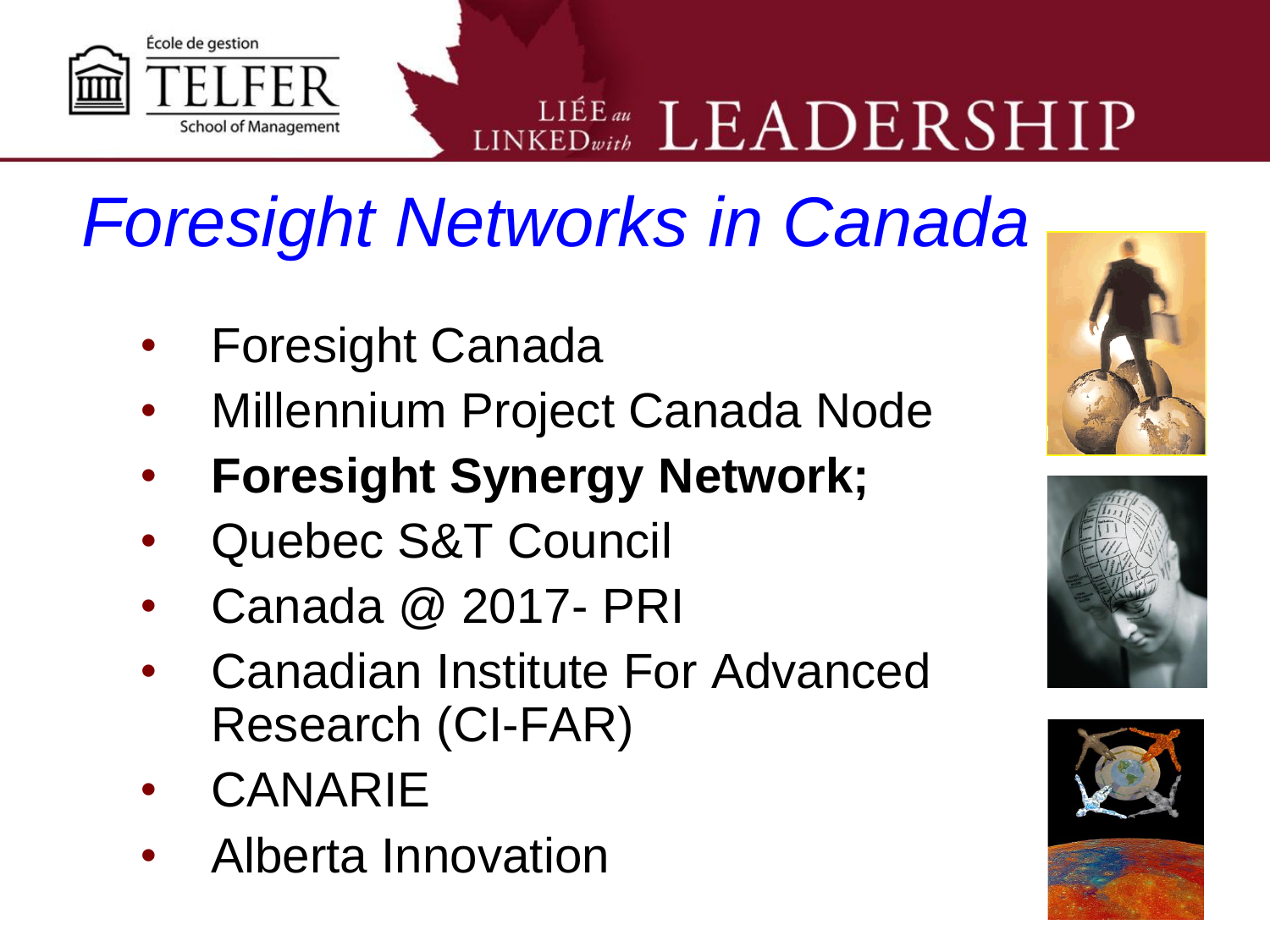

## *Foresight Synergy Network*

- Monthly 2 hour discussions; open to all interested; low admin - wiki website; 150 from business, govt, NGOs and Academe involved';
- Focus on big issues, emergent challenges, best foresight practices;
- Guest speakers from S&T, innovation, policy, global foresight; Canadian practitioners;

## *Proteus Canada Institute – Canadian*

## *Safety & Security Foresight Initiative*

- Not for profit Canada member of the Proteus US-Can Consortium 2003-2010;
- Focus on strategic security, Critical Thinking Game as a foresight tool and new ways of applying Protean Insights and asymmetric preparedness for 21st century threats;



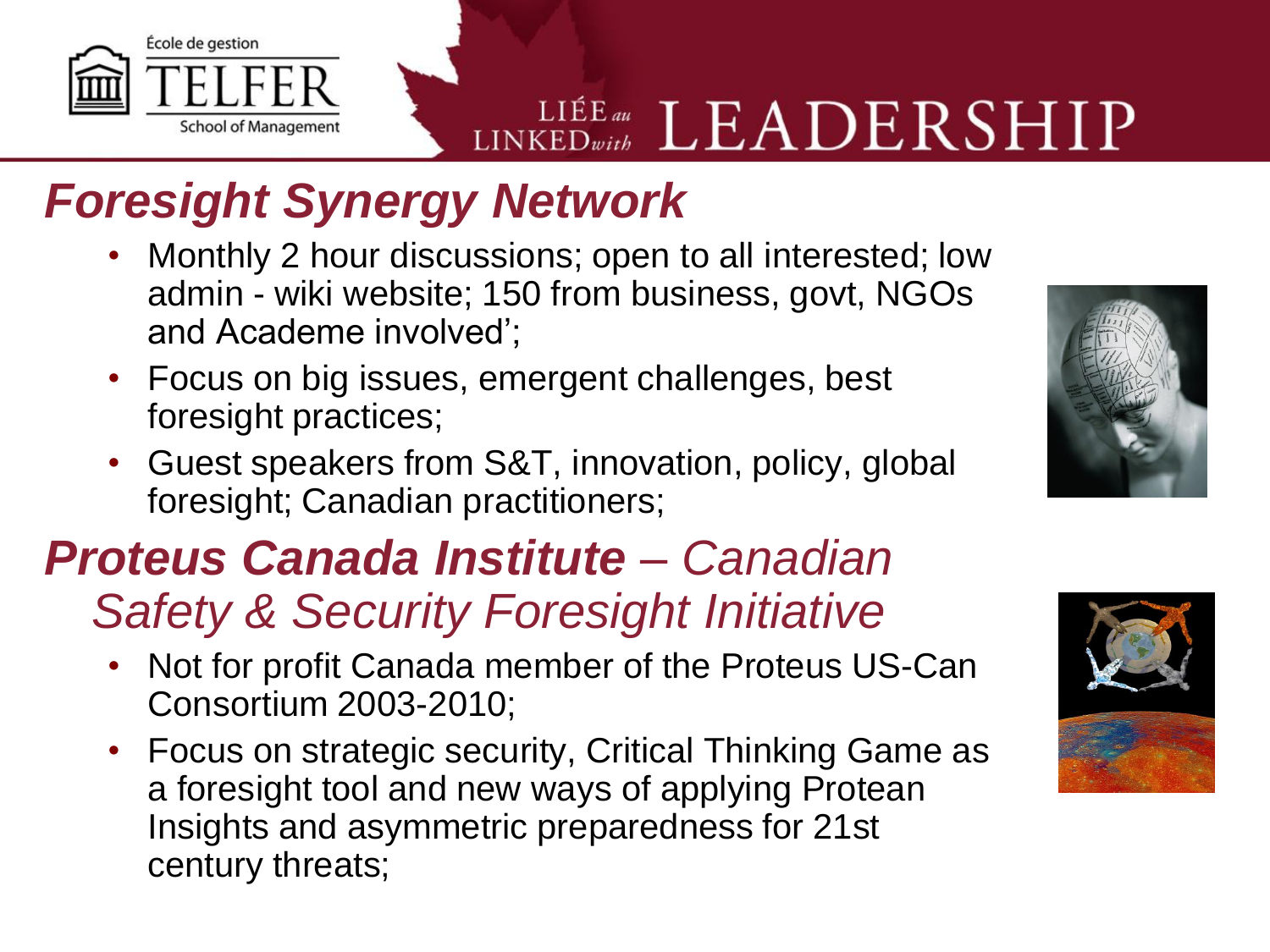# **Disruptive, Enabling S&T**

- **Customized Materials**: auto design &,engineered and self generated by micro-nano thin film deposition
- **Quantum Computing** :models e.g. memristors, that reach beyond Moore`s law and offer new paradigms
- **Semantic Internet** (data rich & self navigable)
- **Cyber Agents**  sensors for networked intelligence
- **Autonomic Software** :self repair code generation
- **Stand Alone Power** : portable, sustainable energy systems for sensors, robotic weapons, intelligent agents
- **Nanorobotics**, nano medicine, nano electronics and self assembled materials and devices – Smart Dust, linked in colonies
- **Smart Organics:that** upgrade life forms intelligence
- **Visualization, Human-Machine Interfaces** linking brain and machine

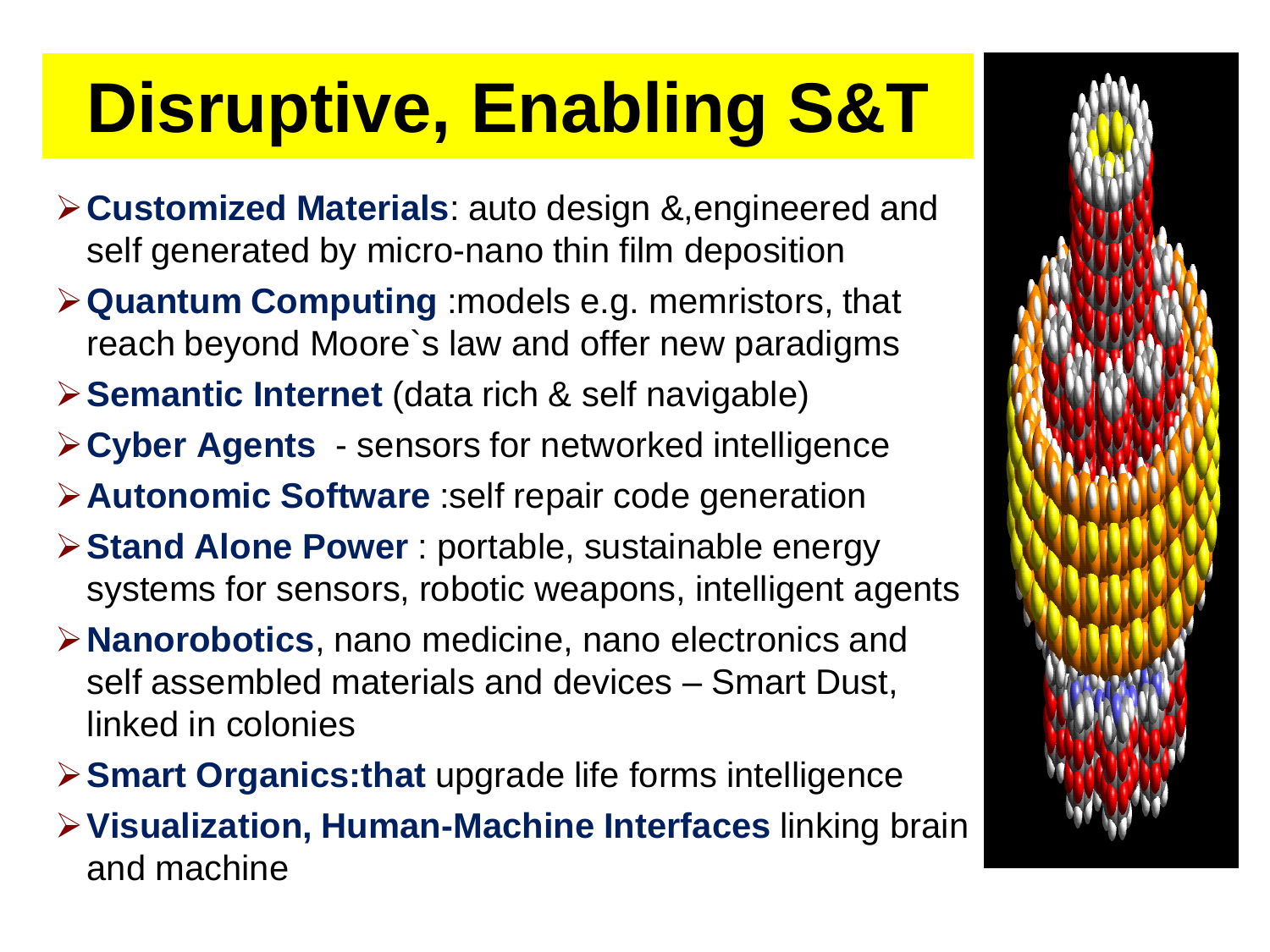# **Protean Critical Thinking** New Tools for Foresight



• **Proteus is a set of foresight tools premised upon asymmetries of action, intent and impacts, aimed at exploring unforeseen implications and consequences of actions undertaken under conditions of threat, surprise, disruption and disorder;**

• **Proteus has codified the insights into forces, actions with consequences. As institutions, authorities and empowered individuals seek to re-establish or create new equilibrium situations they effect Protean actions-reactions and power relations by selecting strategies based on Proteus insights – resulting in consequences and adaptive learning.**

• **Proteus has developed a gaming platform to enable actors to learn about contingent actions.** *Proteus Critical Thinking* **is a game of roles and strategies which has been designed to address complex multi-factional threat, opportunity and renewal situations.**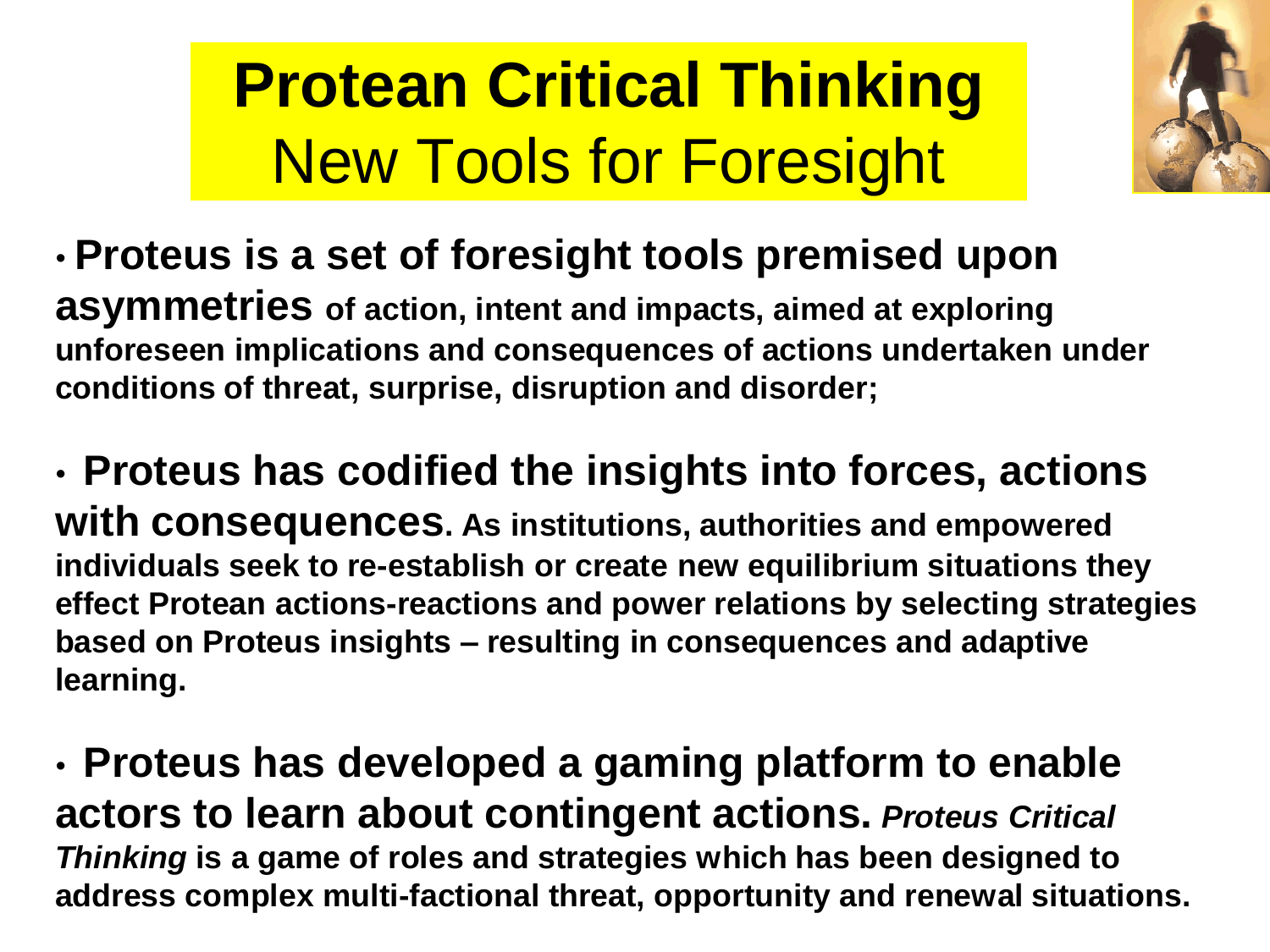## **PROTEUS Insights For 2020-** (disrupting Intelligence paradigms)

### **Starlight:** *"Foresight and Uncertainty Management"*

• Today's technologies and methods tend to focus strictly on events, which have already occurred

### **Sanctuary:** *"They Can Run and They Can Hide"*

The ability to hide discrete events and broad trends despite ever-increasing globalization and worldwide connectivity

**Sweat the Small Stuff:** *"Cyber Beings, Biotech, Nanotech"*

The double-edged sword nature of cyber technology, biotechnology, and nanotechnology; macro-effects will result

## **Veracity:** *"The Challenge of Truth & Knowledge"*

• **In a future of complex, interconnected global networks where the speed, pace, and rate of change challenges the importance of "truth" - authenticity becomes elusive, sometimes irrelevant**

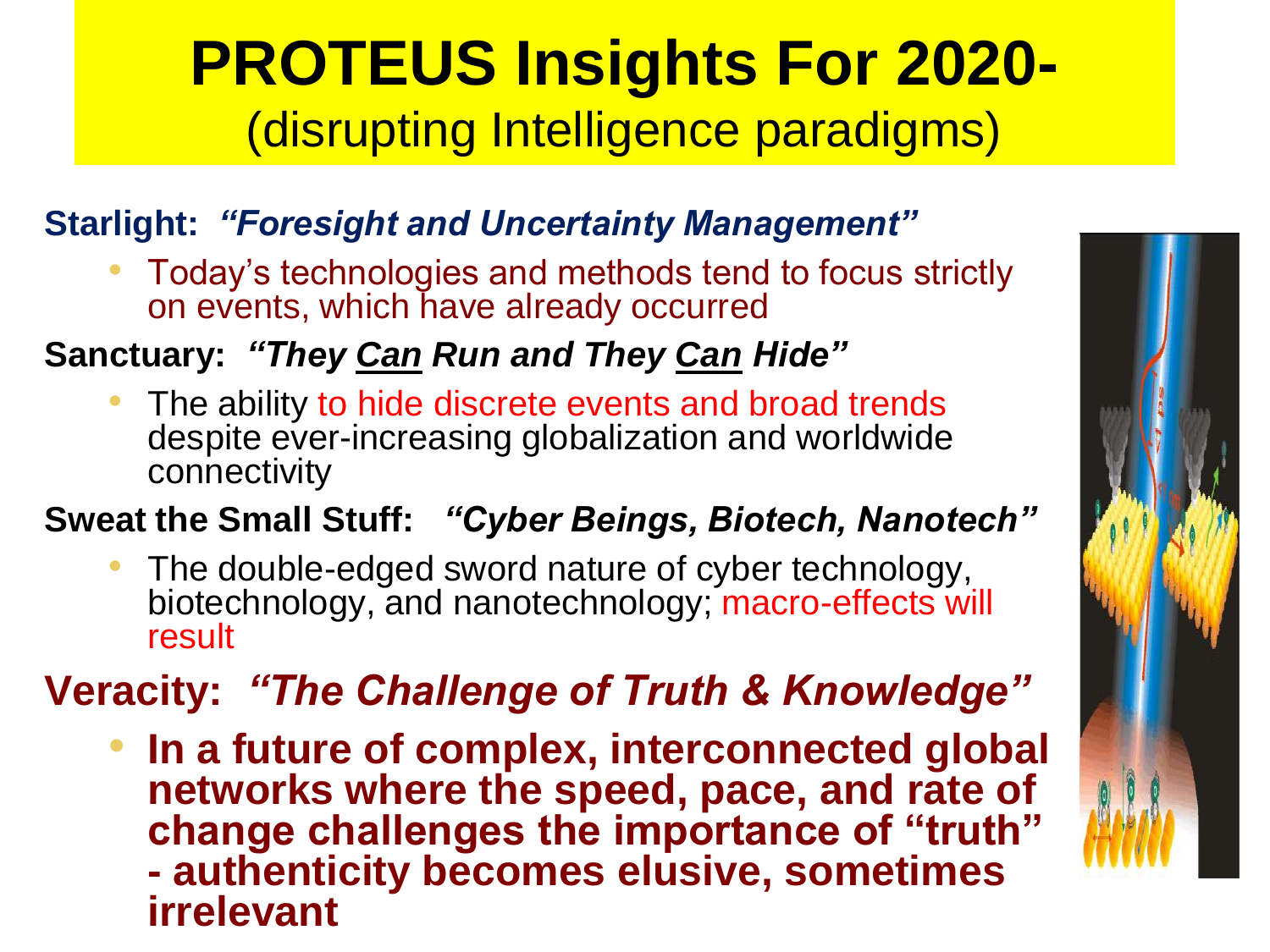

# Veracity in the 21st Century

Epistemology has held knowledge arises from three sources -- authority, empiricism, and revelation. Our look at these worlds suggests a fourth source: *spontaneous knowledge arising from the use of complex, interconnected global networks. This "new" source of knowledge will be silent on truth or falsehood.* 

When knowledge takes on intrinsic value in the global economy "unintended consequences" may result. Under certain conditions, something that is incorrect or false can become an accepted truth. Therein lies the seed of illusion, deception, and -- above all -- change.

*Regardless of whether it arises from deliberate attack or from the innocent creation of false impression from mismatched perceptions, knowledge will become one of the most powerful and frightening forces in a globally networked world.* 

*When coupled with shifting 21st Century loyalties and the reality of global perception management, knowledge will make vast, permanent change possible in short order.*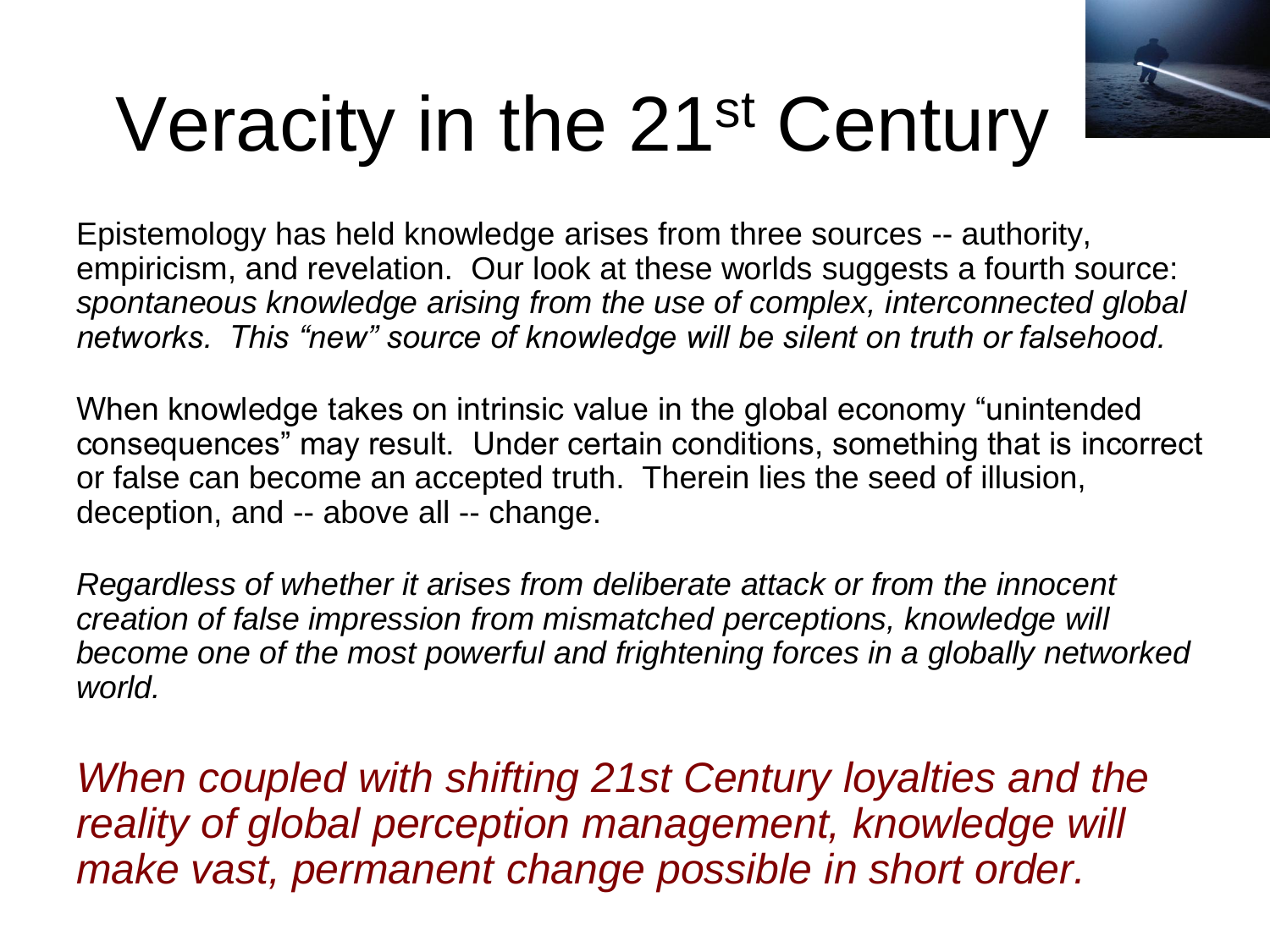

# Exploring Veracity

- $\triangleright$  In a world of instantaneous networks, what is false can become true, and what is true can become false. Therefore, the very concept of ground truth is dangerously limiting.
- $\triangleright$  Some people have a need for truth (whether it exists or not), and someone will strive to profit from being the "arbiter of truth." Nonetheless, in a complex world, ambiguity is a constant companion and an instrument of power.
- *In the progression from data through knowledge to insight, understanding what is knowable may be more important than differentiating between truth and falsehood.*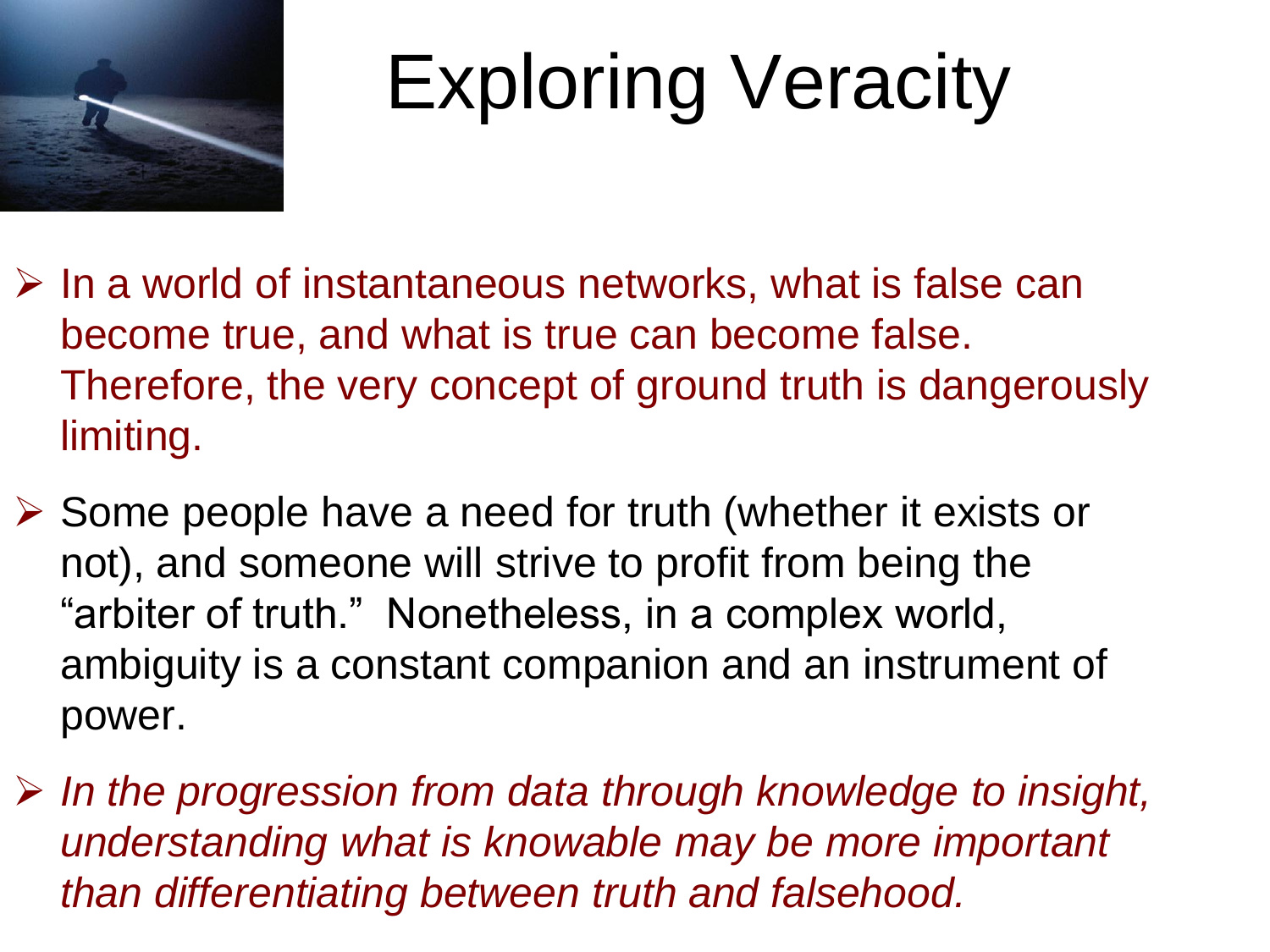## *Telfer Foresight Leaders Forum*

École de gestion

**School of Management** 

- A strategic **training and program design**  capability hosted by the Telfer Exec MBA facility @World Exchange Plaza;
- Focus on **critical foresight success**  factors and being a neutral meeting space for reflective insights and best foresight practices exchange for forward strategic policy and business issues engagement;
- Annual **subscription fee per organization** provides for multiple students, access to selected global foresight projects and experts, several annual 1-2 day workshops;



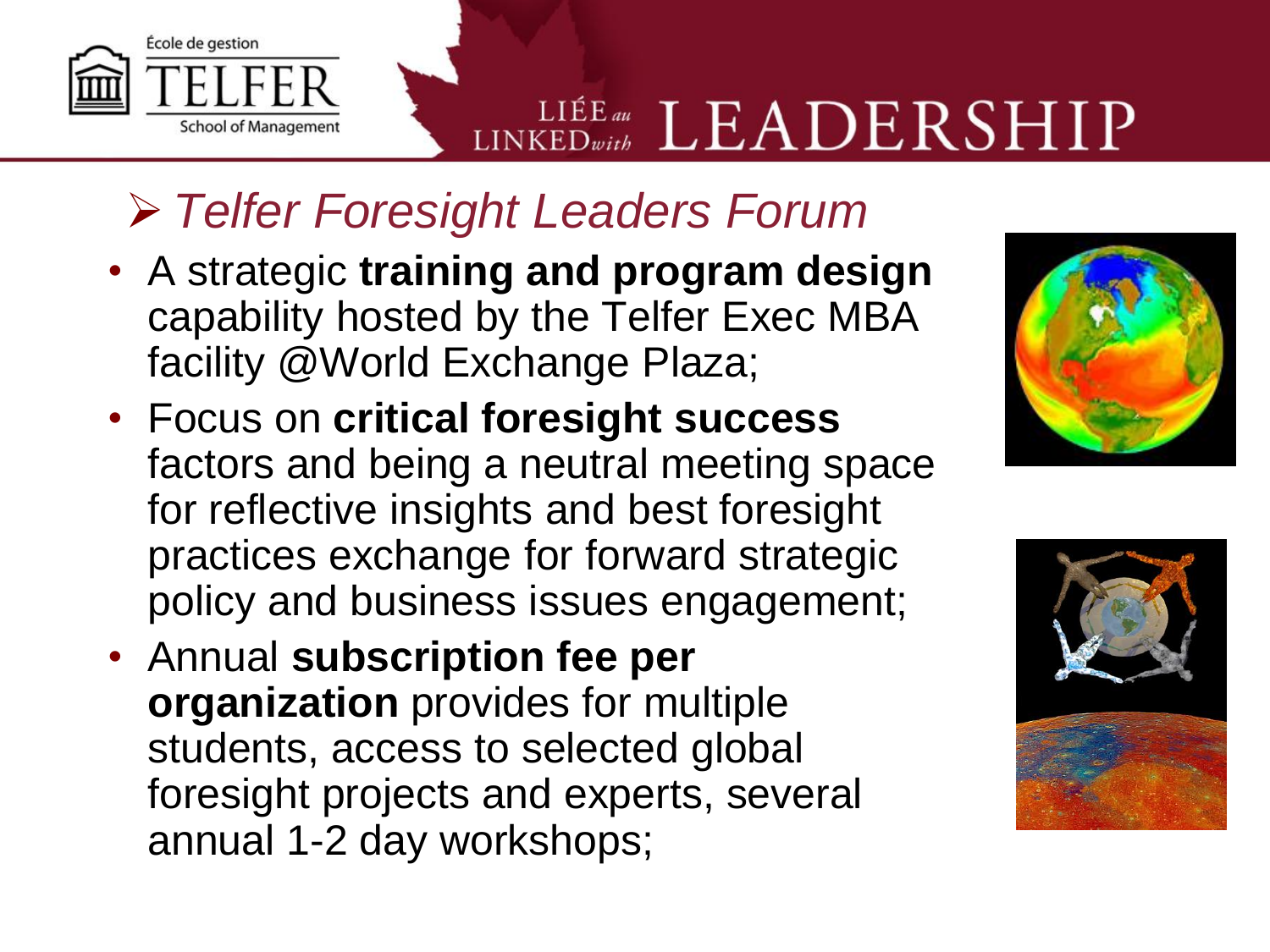

## *Tech Foresight Collaborative Insights (TFCI)*

- A Global Network of 40 + foresight, policy and innovation experts anchored at Telfer for design and analysis of emergent, complex, persistent - hard problem issues, where strategic foresight , global perspective and other techniques can add value;
- Prospective Foreign Partners: e.g. Asia: APEC CTF; UK: Manchester PREST; EU: Xperidox Inc. US: Forecasting International; MindSpring.Com; Global: Shaping Tomorrow; Foresight Canada-Millennium Project ; Association of Professional Futurists, International Institute for Sustainable Buildings; Australian Centre for Innovation;

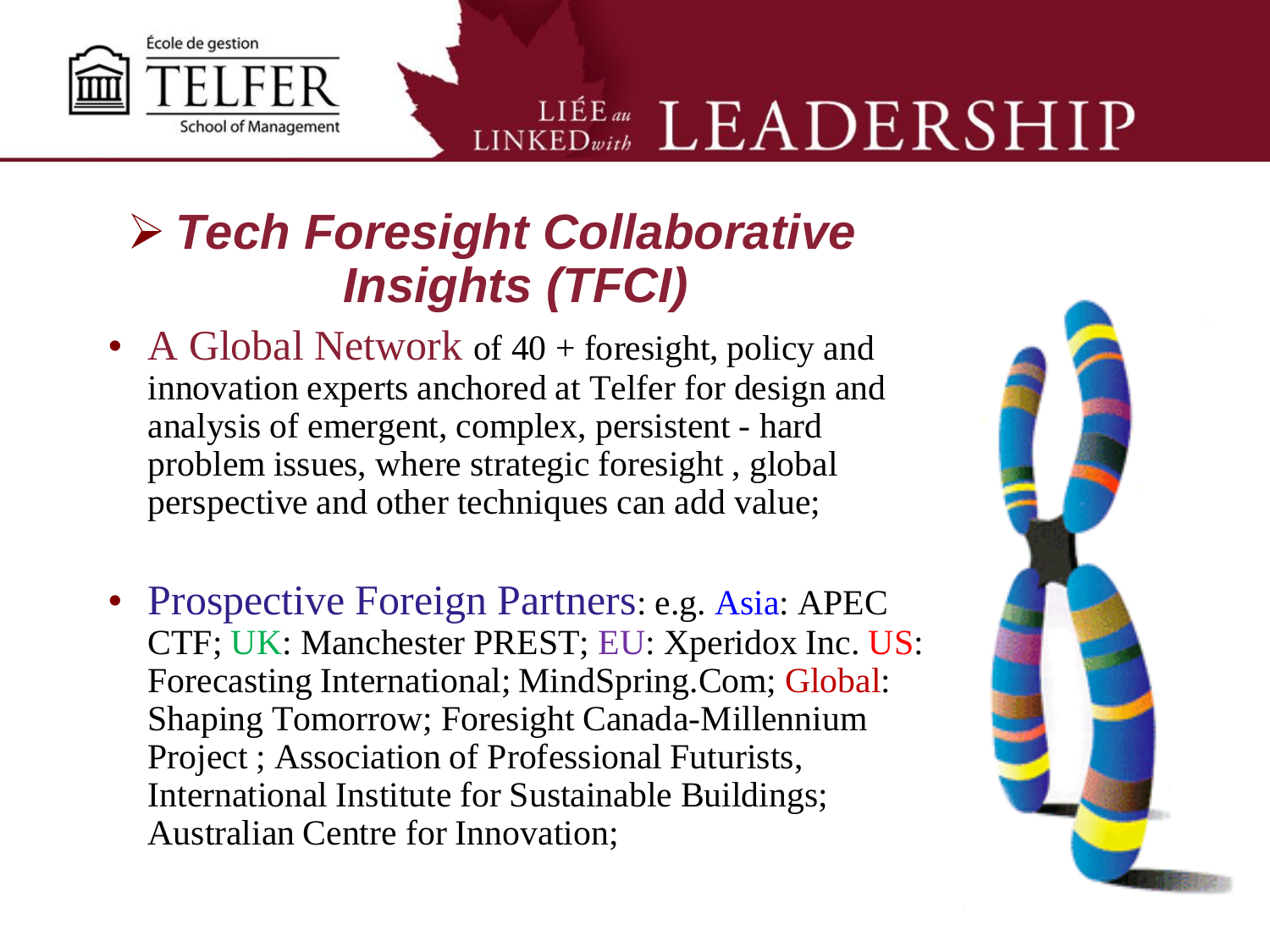

## *Tech Foresight Collaborative Insights – Key Domains*

### **Future Prospects: Analysis/Foresight**

- 1. *Strategic, S&T and Societal Foresight*
- *2. Socio-Economic Foresight*
- *3. Technology Roadmaps*
- *4. Big Picture Horizon Scans*
- *5. Scenario Planning & Analysis*



### **Strategic Planning for Agility in Business and Governance**

- 6. *Strategic Positioning and Business-Government Insights*
- *7. Design , Development of Public-Private Partnerships (PPP)*
- *8. Competitive and Technical Intelligence for Mission Shifts and Renewal*

#### **Science, Technology & Innovation Policy, Strategy, Priorities**

- 9. *STI Expert Assessment, Systems Design and Analysis*
- *10. STI Strategic Performance: Evidence - Accountability Measures*
- *11. STI Public -Government Program Performance Evaluations*

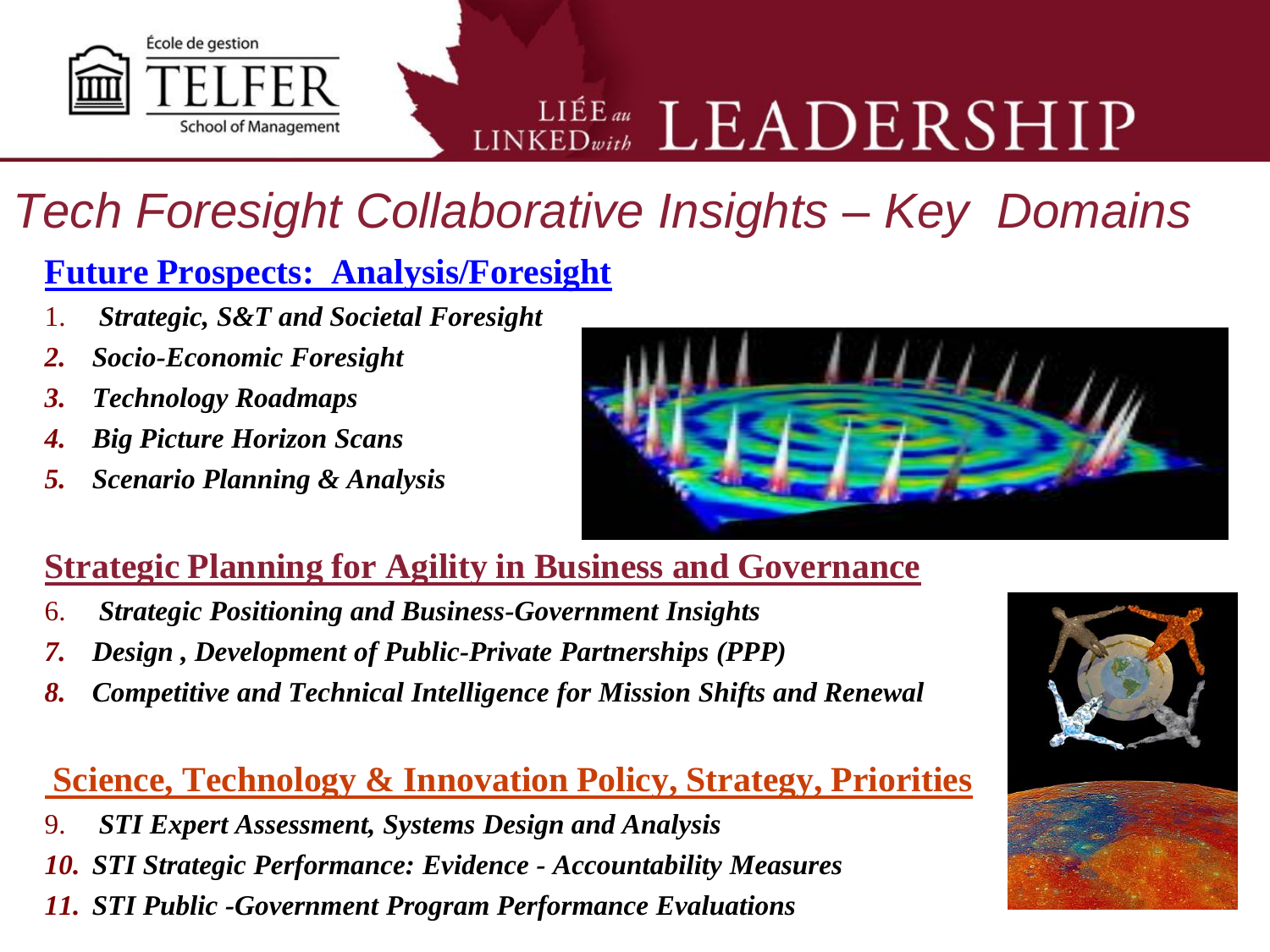*Tech Foresight Collaborative Insights – Key Expertise Domains*

### **Technology-Sector Strategies & Convergence**

*12. Prospective Applications for Convergence Technologies* 

École de gestion

**School of Management** 

- *13. Low Carbon Society Scenario - Profiles, Transition Strategies*
- *14. Climate Change Dynamics: Mitigation - Innovation – Adaptation;*
- *15. Bio-Health Systems Innovation & Transition Strategies;*
- *16. Strategic Safety and Societal Public and Private Security;*
- *17. Sustainable Development &Natural Resources Eco-Management*
- *18. Green – Sustainable Cities, Buildings and Infrastructure*
- *19. Dynamic Sustainable Systems Modeling for National Strategies;*
- *20. Future of the Internet- Ubiquitous Computing and Ambient Intelligence –Data Architectures*





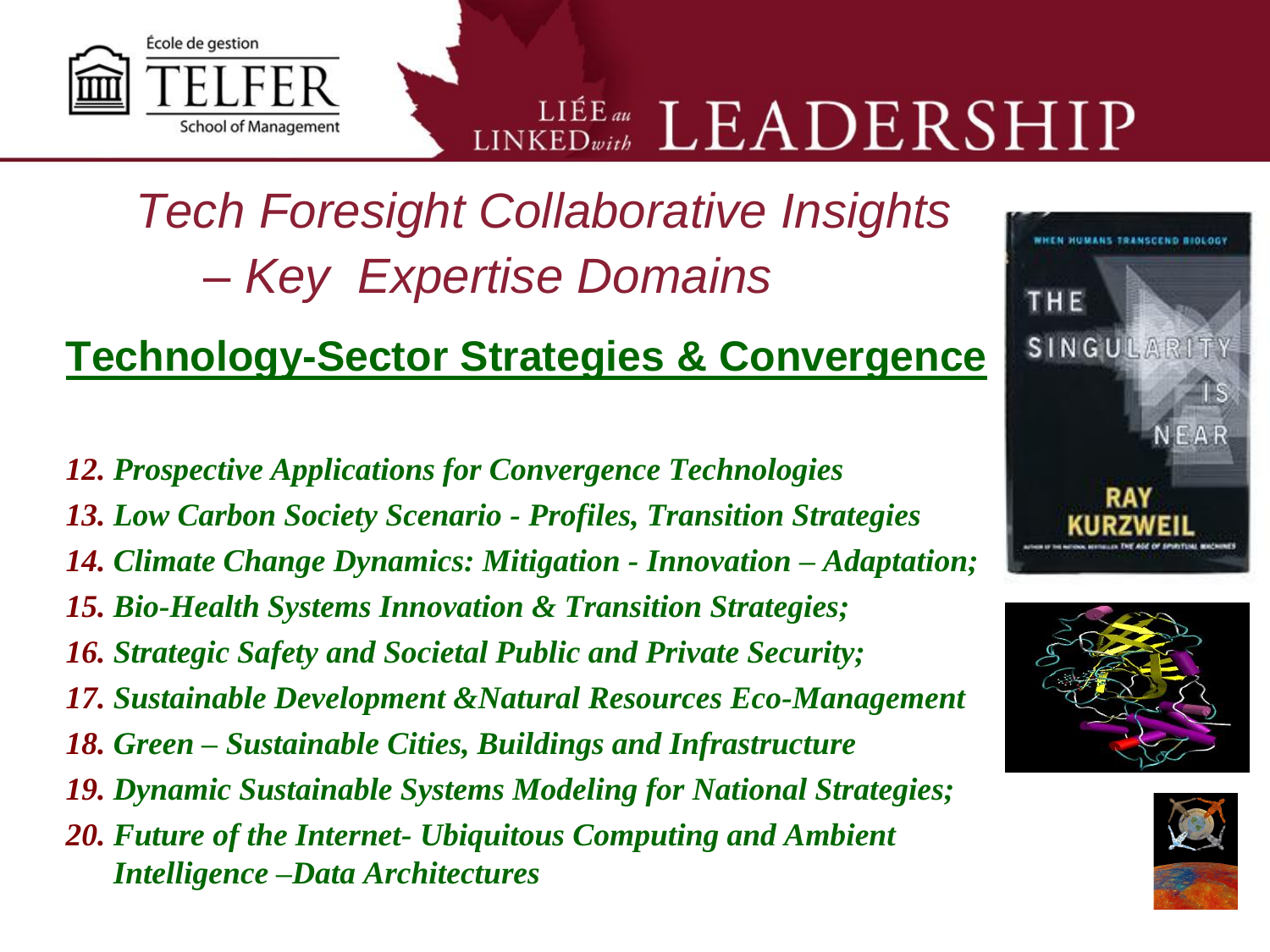## **Provocative Scanning for Technology Timelines, Socio Shaping Dynamics & Prospective Shocks**

• Creating future boundaries of the plausible, and contingent capabilities for resilience and agility;

École de gestion

**School of Management** 

- Viewing S&T foresight as an animator for strategy and a provocateur for next generation innovation policy;
- Technologies are relentlessly transforming our knowledge, information and enabling infrastructures;
- Shocks consideration nudges us toward strategic readiness for the scale and speed of changes that can be anticipated from convergence of ICT with nano, bio, eco and neuro-cognitive science;